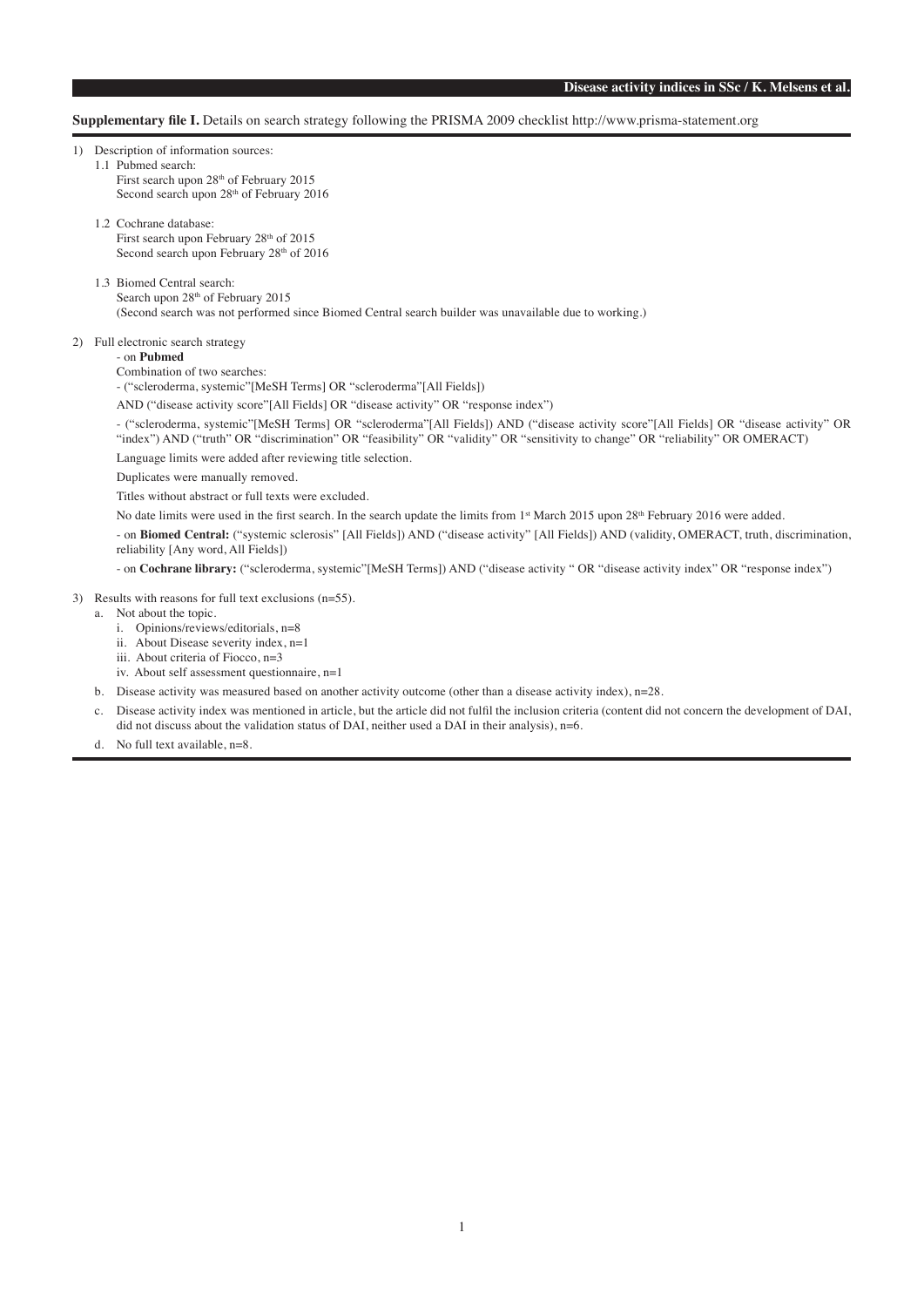**Supplementary file 2.** Overview of studies assessing an association between the Disease Activity Score (DAS), determined by the European Scleroderma Study Group (EScSG) activity index, and variable constructs (n=45).

| Study                        | Country        | Population                        | Assessed associations (method)                                                                                                                                            | Results (univariate analysis,<br>except when otherwise specified)                                                                                                     |
|------------------------------|----------------|-----------------------------------|---------------------------------------------------------------------------------------------------------------------------------------------------------------------------|-----------------------------------------------------------------------------------------------------------------------------------------------------------------------|
| Yalcinkaya et al. 2015 (1)   | Turkey         | 59 with SSc                       | Association of presence of DU*<br>and DAS (Pearson's Chi square<br>test)<br>Association of severity of PVI <sup>A</sup> and<br>DAS (Pearson's Chi square test)            | DU positive: DAS $1.9 \pm 2.1$<br>vs DU negative: DAS $1.2 \pm$<br>$2.0(p=0.11)$<br>PVI severe: DAS $2.1 \pm 2.4$<br>vs PVI non severe: DAS 1.3<br>$\pm$ 1.9 (p=0.19) |
|                              |                |                                   | In DU <sup>*</sup> positive groups: correlation<br>of scores of ramification and<br>disorganisation with DA                                                               | $R=0.396, p=0.041;$<br>$R=0.702, p<0.001$                                                                                                                             |
|                              |                |                                   | In DU <sup>*</sup> negative groups:<br>correlation of scores of capillary<br>loss, ramifications, disorganisation<br>and microangiopathy with DA<br>(Mann-Whitney U-test) | $R=0.427, p=0.015;$<br>$R=0.750, p<0.001;$<br>$R=0.370, p=0.037;$<br>$R=0.673, p<0.001$                                                                               |
| Favoino et al. 2015 (2)      | Italy          | 77 with SSc                       | Association of HLA-G <sup>1</sup> and DAS<br>(Mann-Whitney U-test)                                                                                                        | HLA-G positive: DAS $1.48 \pm$<br>1.23 vs HLA-G negative:<br>DAS $2 \pm 1.69$ (p=0.373)                                                                               |
|                              |                |                                   | Association of $HLA-G1$ negative<br>patients and active disease                                                                                                           | OR 0.34, $p=0.046$                                                                                                                                                    |
| Koca et al. 2014 (3)         | Turkey         | 37 with SSc                       | Correlation Galectin-3 level and<br>DAS (Pearson correlation)                                                                                                             | No correlation found                                                                                                                                                  |
|                              |                |                                   | Association Galectin-3 level and<br>active disease                                                                                                                        | Active: Gal-3 $4.6 \pm 5.8$ vs<br>Inactive: Gal-3 $1.3 \pm 1.1$ ng/ml<br>$(p=0.015)$                                                                                  |
| Rosato et al. 2014 (4)       | Italy          | 40 patients with SSc, 20 controls | Correlation pulmonary vasculopathy<br>(VE/VCO2 slope <sup>y</sup> ) and DAS<br>(Spearman's rank correlation)                                                              | $R=0.59, p<0.001$                                                                                                                                                     |
| Tomcik et al. 2014 (5)       | Czech-republic | 33 patients with SSc, 20 controls | Correlation S100A4 level and DAS                                                                                                                                          | $R=0.750, p=0.0001$                                                                                                                                                   |
| Keck et al. 2014 (6)         | Multinational  | 86 men with SSc                   | Association abnormal nailfold<br>capillaroscopy and median DAS                                                                                                            | $p=0.02$                                                                                                                                                              |
| Soydinc et al. 2014 (7)      | Turkey         | 76 with SSc and 45 controls       | Correlation mean MPV and DAS                                                                                                                                              | $R = -0.310$ , $p = 0.006$                                                                                                                                            |
| Lambrecht et al. 2014 (8)    | Belgium        | 119 with SSc and 29 controls      | Correlation GDF15 <sup>"</sup> level and DAS                                                                                                                              | $R=0.338, p<0.001$                                                                                                                                                    |
| Tedeschini et al. 2014 (9)   | Italy          | 78 with SSc                       | Association of depressive<br>symptoms (BDIJ) and DAS<br>(Pearson's Chi square test)                                                                                       | BDI<10: DAS $1.7 \pm 1.2$<br>vs BDI≥10: DAS $2.8 \pm 1.9$<br>$(p=0.003)$ .                                                                                            |
| Lanteri et al. 2014 (10)     | France         | 134 with SSc and 401 controls     | Correlation sFLC level** and DAS<br>(Spearman's rank correlation)<br>Correlation clinical and biological<br>parameters and DAS\$                                          | $R=0.28, p=0.0009$                                                                                                                                                    |
| Sambataro et al. 2014 (11)   | Italy          | 107 patients with SSc             | Correlation Nailfold<br>videocapillaroscopic determinants<br>and DAS (Spearman's rank<br>correlation):                                                                    |                                                                                                                                                                       |
|                              |                |                                   | $-$ NEMO <sup>\$</sup><br>$-GC$ score <sup>§</sup><br>$-Cs score5$                                                                                                        | $R=0.65, p<0.0001$<br>$R=0.47, p<0.0001$<br>$R = -0.27$ , $p = 0.004$                                                                                                 |
| Sariyildiz et al. 2013 (12)  | Turkey         | 48 with SSc and 42 controls       | Correlation sleep quality<br>(Pittsburgh Sleep Quality Index)<br>and DAS (Spearman's rank<br>correlation)                                                                 | No correlation found                                                                                                                                                  |
| Giovannetti et al. 2013 (13) | Italy          | 30 with SSc                       | Correlation anti $ER\alpha$ -antibody<br>level <sup>§</sup> and DAS (Spearman's rank<br>correlation)                                                                      | $R=0.3, p=0.003$                                                                                                                                                      |
|                              |                | 71 with SSc and 90 controls       | Association between presence of<br>antiERa-antibodies and DAS                                                                                                             | $p=0.001$                                                                                                                                                             |
| Perrot et al. 2013 (14)      | France         | 82 with SSc                       | Correlation pain (VAS <sup>†</sup> ) and DAS<br>(Pearson correlation)                                                                                                     | No correlation found                                                                                                                                                  |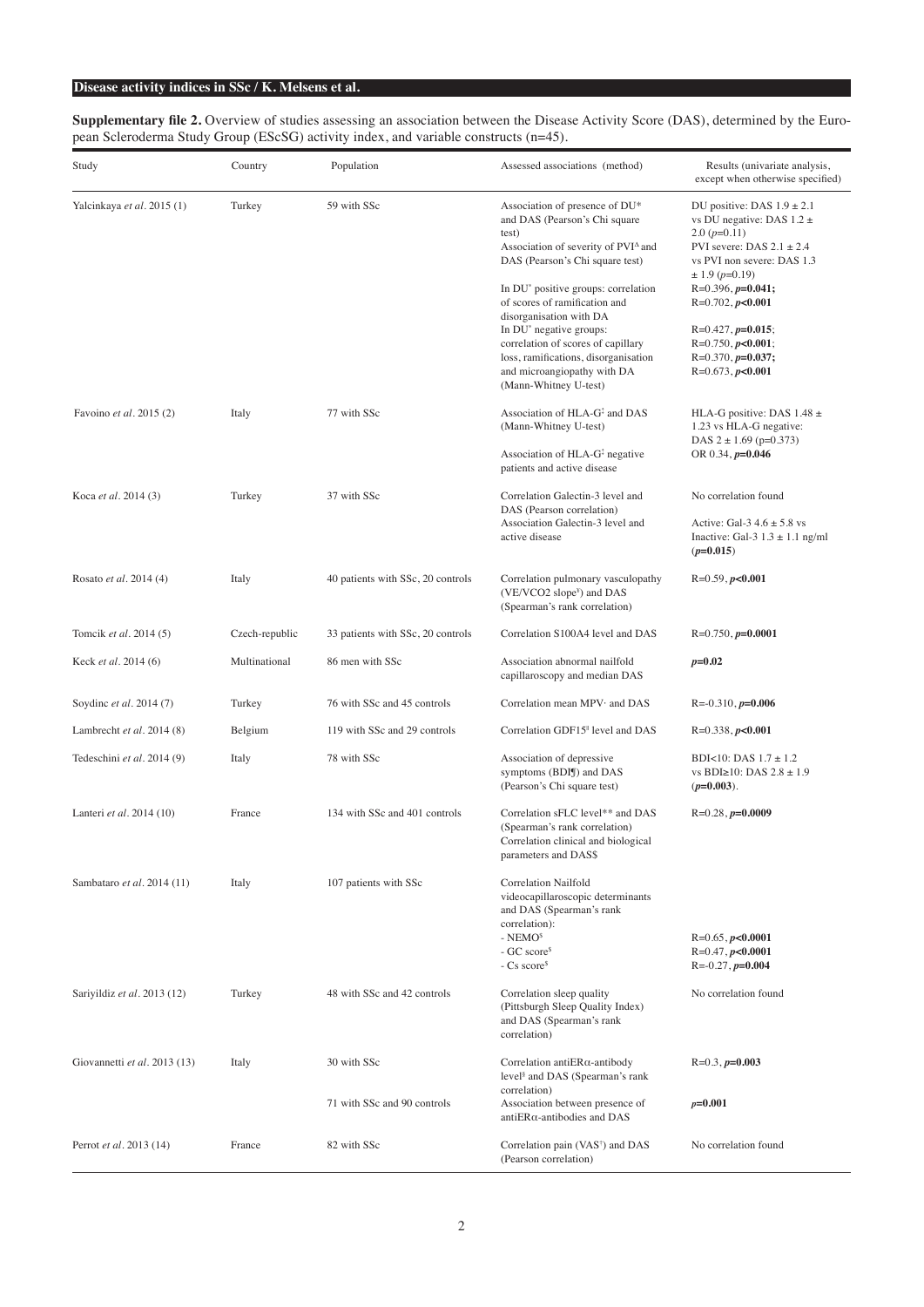| Study                                     | Country       | Population                                        | Assessed associations (method)                                                                                                                                | Results (univariate analysis,                                                              |
|-------------------------------------------|---------------|---------------------------------------------------|---------------------------------------------------------------------------------------------------------------------------------------------------------------|--------------------------------------------------------------------------------------------|
|                                           |               |                                                   |                                                                                                                                                               | except when otherwise specified)                                                           |
| Golemati et al. 2013 (15)                 | Greece        | 85 patients with SSc,<br>120 controls             | Association psychological<br>wellbeing and active disease<br>Depression (CES- $D^{\dagger} > 16$ )                                                            | OR 2.761 (95% CI 1.131-                                                                    |
|                                           |               |                                                   | Negative life events $(LES^{\dagger} > 2)$                                                                                                                    | $(6.739), p=0.029$<br>OR 3.677 (95% CI 1.217-                                              |
|                                           |               |                                                   | Positive reappraisal $(WoC†>2)$                                                                                                                               | $11.110$ , $p=0.026$<br>OR 0.348 (95% CI 0.142-<br>$(0.854)$ , $p=0.028$                   |
| Dunne et al. 2013 (16)                    | Canada        | 26 patients with lcSSc,<br>14 patients with dcSSc | Correlation Ang2/Tie2 ratio# and<br>DAS (Spearman's rank correlation)                                                                                         | - lcSSc: R=0.50, $p=0.0157$<br>- dcSSc: R=0.60, $p=0.0317$                                 |
| Budulgan et al. 2013 (17)                 | Turkey        | 30 patients with SSc,<br>30 controls              | Association leptin level and<br>active disease                                                                                                                | Active: leptin $1.92 \pm 2.90$ vs<br>Inactive: leptin $7.02 \pm 7.65$                      |
|                                           |               |                                                   | Association leptin level/BMI and<br>active disease                                                                                                            | $ng/ml (p=0.02)$ .<br>Active: $0.07 \pm 0.11$ vs<br>Inactive $0.26 \pm 0.28$ ( $p=0.02$ ). |
| Perosa et al. 2013 (18)                   | Italy         | 121 patients with SSc                             | Association ACA-positivity <sup>4</sup> and<br>DAS (Mann-Whitney U-test)                                                                                      | No association found                                                                       |
|                                           |               | 75 ACA-positive patients with SSc                 | Association anti-FOXE3p53-<br>62 Ab negativity $\Delta\Delta$ and DAS                                                                                         | $p=0.038$                                                                                  |
|                                           |               |                                                   | (Mann-Whitney U-test)<br>Association anti-FOXE3p53-62 Ab<br>negativity $\Delta \Delta$ and active disease                                                     | $p=0.045$                                                                                  |
| Muangchan et al. 2012 (19)                | Canada        | 1043 patients with SSc                            | Correlation elevated CRP level<br>(>8mg/L) and DAS (Spearman's<br>rank correlation)                                                                           | $R=0.229$ , $p<0.0001$                                                                     |
| Caporali et al. 2012 (20)                 | Italy         | 160 patients with SSc                             | Correlation malnutrition and DAS<br>(multiple regression analysis)                                                                                            | OR 3.72 (95%CI 1.84-7.52),<br>p<0.001                                                      |
| Martin et al. 2012 (21)                   | <b>Brazil</b> | 18 patients with SSc, 10 controls                 | Correlation collagen V deposition<br>in skin and DAS (Spearman's rank<br>correlation)                                                                         | $R=0.45, p=0.03$                                                                           |
| Deuschle et al. 2011 (22)                 | Germany       | 101 patients with SSc                             | Correlation 6 minutes' walk<br>distance and DAS (Spearman's rank<br>correlation)                                                                              | $R = -0.321, p < 0.01$                                                                     |
| Bonella et al. 2011 (23)                  | Italy         | 25 patients with SSc                              | Correlation with DAS (Spearman's<br>rank correlation)                                                                                                         |                                                                                            |
|                                           |               |                                                   | - serum level of KL-6<br>- serum level of Anti-Scl-70°<br>- serum level of SP-D <sup>+</sup>                                                                  | $R=0.73, p<0.0001$<br>$R=0.42, p=0.03$<br>No correlation found                             |
| Müller <i>et al.</i> 2011 (24)            | <b>Brazil</b> | 96 patients with SSc                              | Association ATA-1/anti-PolIII <sup>®</sup><br>antibodies and active disease                                                                                   | $p<0.01/p=0.05$                                                                            |
| Michalska-Jakubus et al. 2011 (25) Poland |               | 47 patients with SSc, 27 controls                 | Correlation Ang2 level and active<br>disease (multivariate regression                                                                                         | $\beta = 0.305, p = 0.038$                                                                 |
|                                           |               |                                                   | analysis)<br>Correlation Ang2 level and DAS<br>(Spearman's rank correlation)                                                                                  | $R=0.403, p<0.01$                                                                          |
| Walker et al. 2010 (26)                   | Canada        | 326 patients with SSc                             | Association SSc subset (dcSSc vs<br>lcSSc) and DAS (in patients with<br>the same disease duration and                                                         | RR=1.42 (95% CI 1.21-1.65)                                                                 |
|                                           |               |                                                   | depression scores)<br>Association disease duration and DAS<br>Association depression score<br>$(CES-D^*)$ and DAS<br>(overdispersed Poisson regression model) | RR=0.88 (95% CI 0.82-0.95)<br>RR=1.22 (95% CI 1.14-1.31)                                   |
| Minier et al. 2010 (27)                   | Hungary       | 80 patients with SSc                              | Correlation cost of illness<br>(total costs) and DAS<br>(Spearman's rank correlation)                                                                         | $R=0.28, p<0.05$                                                                           |
| Cuomo et al. 2010 (28)                    | Italy         | 46 patients with SSc                              | Correlation exercise performance<br>(maximum oxygen uptake) and<br>DAS (Spearman's rank correlation)                                                          | No correlation found                                                                       |
| Vettori et al. 2010 (29)                  | Italy         | 50 patients with SSc, 41 controls                 | Association atherosclerosis (IMT <sup>III</sup> )<br>and DAS (multiple regression analysis)                                                                   | No association found                                                                       |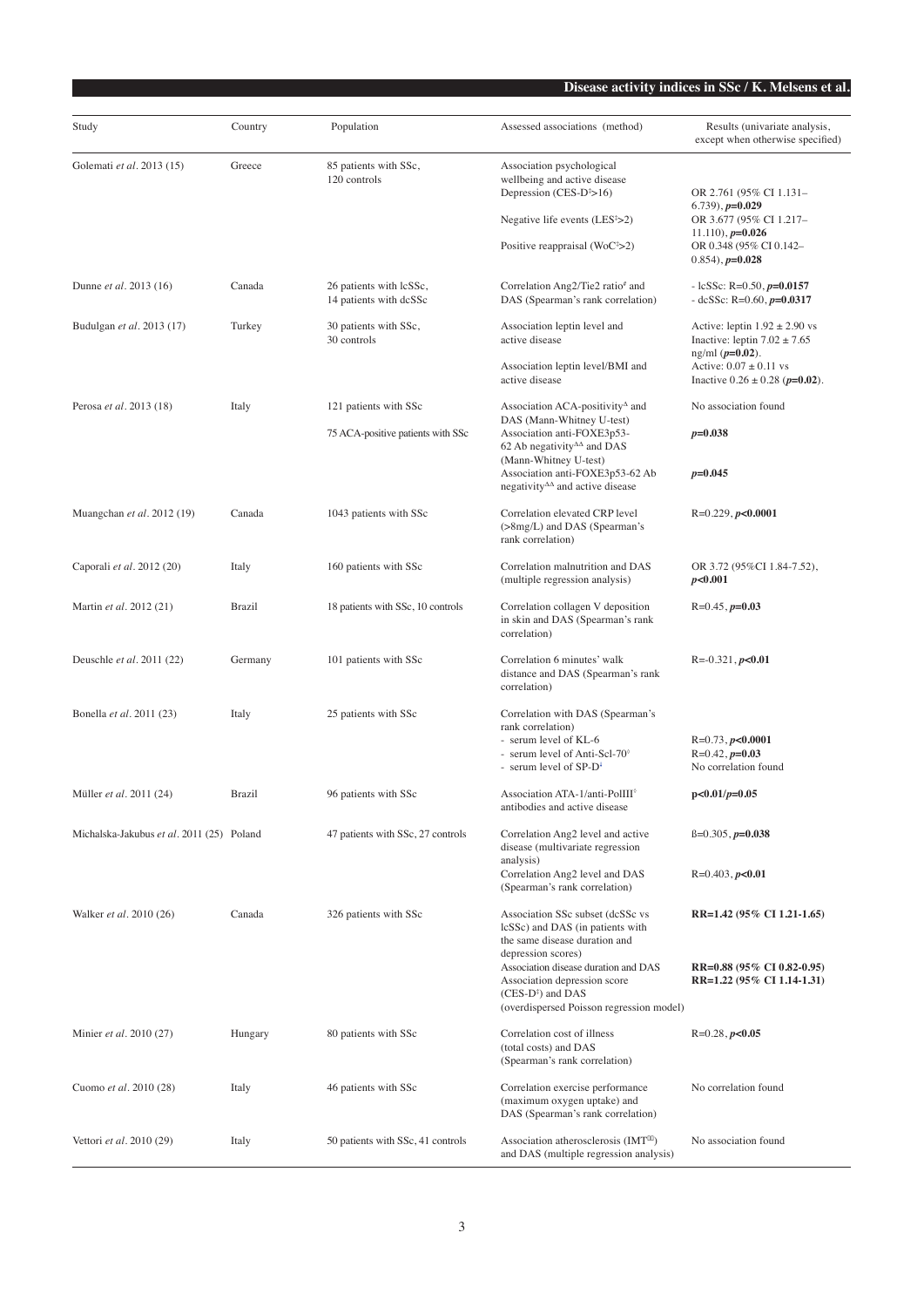| Study                                      | Country       | Population                        | Assessed associations (method)                                                                                                                | Results (univariate analysis,<br>except when otherwise specified)                                                                                                                                       |
|--------------------------------------------|---------------|-----------------------------------|-----------------------------------------------------------------------------------------------------------------------------------------------|---------------------------------------------------------------------------------------------------------------------------------------------------------------------------------------------------------|
| Minier et al. 2010 (30)                    | Hungary       | 131 patients with SSc             | Correlation serum markers and<br>DAS at both time points (Y0,Y1)<br>Correlation clinical outcome<br>measures and DAS (CATPCA <sup>†</sup> )   | Correlation with albumin,<br>VEGF, vWF, PSGL-1 and CRP<br>Correlation with HAQ-DI,<br>ulcer score, mRSS, the 17-area<br>thickness score, number of<br>joint contractures and the hand<br>anatomic index |
| Slobodin et al. 2010 (31)                  | Israel        | 10 patients with SSc, 10 controls | Correlation numbers of Tregulatory<br>cells (expressed as patient-to-control<br>ratio) and DAS (Spearman's rank<br>correlation)               | $R=0.71, p=0.034$                                                                                                                                                                                       |
| Fan et al. 2010 (32)                       | Canada        | 520 with SSc                      | Correlation PGA <sup>¥¥</sup> and DAS<br>(Pearsons correlation)                                                                               | $R=0.375, p<0.001$                                                                                                                                                                                      |
| Allanore et al. 2010 (33)                  | Multinational | 7073 with SSc                     | Association left ventricular<br>dysfunction (ejection fraction<br>$\langle 55\% \rangle$ and active disease<br>(multiple regression analysis) | OR=1.42 (95% CI 1.09-1.86),<br>p<0.011                                                                                                                                                                  |
| Vacca et al. 2009 (34)                     | Italy/France  | 156 patients with SSc             | Correlation vitamin D level and<br>DAS (Spearman's rank correlation)                                                                          | $R = -0.17, p = 0.04$                                                                                                                                                                                   |
| Vanthuyne et al. 2009 (35)                 | Belgium       | 156 patients with SSc             | Correlation manual ability and<br>active disease                                                                                              | $R = 0.4, p < 0.001$                                                                                                                                                                                    |
| Hanke et al. 2009 (36)                     | Germany       | 266 patients with SSc             | Correlation signal strength<br>Anti-topol (with $LIA \cdot \cdot$ ) and DAS<br>(Spearman's rank correlation)                                  | $R=0.234, p=0.01$                                                                                                                                                                                       |
| Volpe et al. 2009 (37)                     | Italy         | 65 with SSc                       | Correlation antiCENP-B <sup>A</sup> /antiScl70<br>and DAS (Pearson's correlation)                                                             | No correlation found                                                                                                                                                                                    |
| Cuomo et al. 2008 (38)                     | Italy         | 302 with SSc                      | Association hypocomplementemia<br>and DAS                                                                                                     | p<0.0003                                                                                                                                                                                                |
| Nevskaya et al. 2008 (39)                  | Russia        | 40 patients with SSc, 24 controls | Association EPC level <sup>®</sup><br>(median % of positive cells) and<br>active disease                                                      | Active: EPC $0.02 \pm 0.024$ vs<br>Inactive: EPC $0.009 \pm 0.008$ ,<br>p<0.05                                                                                                                          |
| Allanore et al. 2007 (40)                  | France        | 32 patients with SSc              | Association EPC level <sup>®</sup><br>(median % of positive cells)<br>and active disease                                                      | Active: EPC 1.49 (0.38-3.04)<br>vs Inactive: EPC 0.62 (0.31-1.8),<br>p<0.05                                                                                                                             |
| Sfrent-Cornateanu et al. 2006 (41) Romania |               | 20 patients with SSc, 26 controls | Association homozygotes/<br>heterozygotes promotor gen of IL6<br>and DAS (Mann Whitney test)                                                  | $5.0 \pm 3.3$ vs $2.4 \pm 3.6$ , $p<0.05$                                                                                                                                                               |
| Volpe et al. 2006 (42)                     | Italy         | 28 patients with SSc, 28 controls | Correlation FVIIa level and active<br>disease (Kendall's rank correlation)                                                                    | No correlation found                                                                                                                                                                                    |
| Volpe et al. 2006 (43)                     | Italy         | 43 patients with SSc              | Correlation urinary level of<br>isoprostane and DAS                                                                                           | No correlation found                                                                                                                                                                                    |
| Danieli et al. 2005 (44)                   | Italy         | 76 patients with SSc              | Correlation HR-QOL <sup>99</sup> (by SF-36)<br>and DAS (Spearman's rank<br>correlation)                                                       | Poor correlation (only vitality<br>and social functioning<br>dimensions were correlated<br>[p<0.05]                                                                                                     |
| La Montagna et al. 2004 (45)               | Italy         | 44 patients with SSc, 20 controls | Correlation prolactin level and DAS<br>(Spearman's rank correlation)                                                                          | No correlation found                                                                                                                                                                                    |

DAS: Disease Activity Score, determined by the European Scleroderma Study Group activity index; Active disease is DAS ≥ 3; DA: disease activity; \*DU: digital ulcers; <sup>A</sup>PVI: peripheral vascular involvement; <sup>2</sup>HLA-G: Human Leucocyte Antigen-G; <sup>¥</sup> VE/VCO<sub>2</sub> slope: minute ventilation over CO<sub>2</sub> ventilation, which is an indirect sign of ventilation perfusion mismatch when elevated (>34); ·MPV: mean platelet volume; <sup>#</sup>GDF: growth differentiation factor; **#BDI**: Beck Depression Inventory; \*\*sFLC: serum Free Light Chains of immunoglobulins, marker of B-cell activity; <sup>\$</sup>NEMO: number of micro-haemorrhages;<br><sup>\$GC</sup> scores: giant capillaries scores: <sup>\$C</sup>s scores: mean number of capillar GC scores: giant capillaries scores; <sup>s</sup>Cs scores: mean number of capillaries; <sup>§</sup> antiERα: anti-estrogen receptor alfa; †VAS: visual analogue scale; ‡CES-D: Centre for Epidemiologic Studies–Depression Scale; <sup>‡</sup>LES: life experiences survey; <sup>‡</sup>WoC: ways of coping; <sup>#</sup>Ang2/Tie2: Angiopoietin2 and its receptor Tie2; AACA: anti-centromere protein antibody; ΔΔanti-FOXE3p53-62 Ab: FOXE3-derived peptide; <sup>8</sup>anti-Scl-70, ATA-1: antitopoisomerase-1 antibody; <sup>1</sup>SP-D: surfactant protein D; <sup>9</sup>Anti-polIII: anti-RNA polymerase III antibody; <sup>12</sup>IMT: intima-media thickness of carotid arteries; 'CATPCA: categorical principal component analysis; <sup>W</sup>PGA: physian's global assessment of disease activity; "LIA: line immuno-assay; <sup>A</sup>anti-CENP-B: Anti-centromere proteinB antibody;<br>"EPC level: endothelial progenitor cells, estimate of the number of f health related-quality of life, measured by Short Form-36. \$ See Supplemental Table in Lanteri *et al.* **Significant associations/correlations in bold**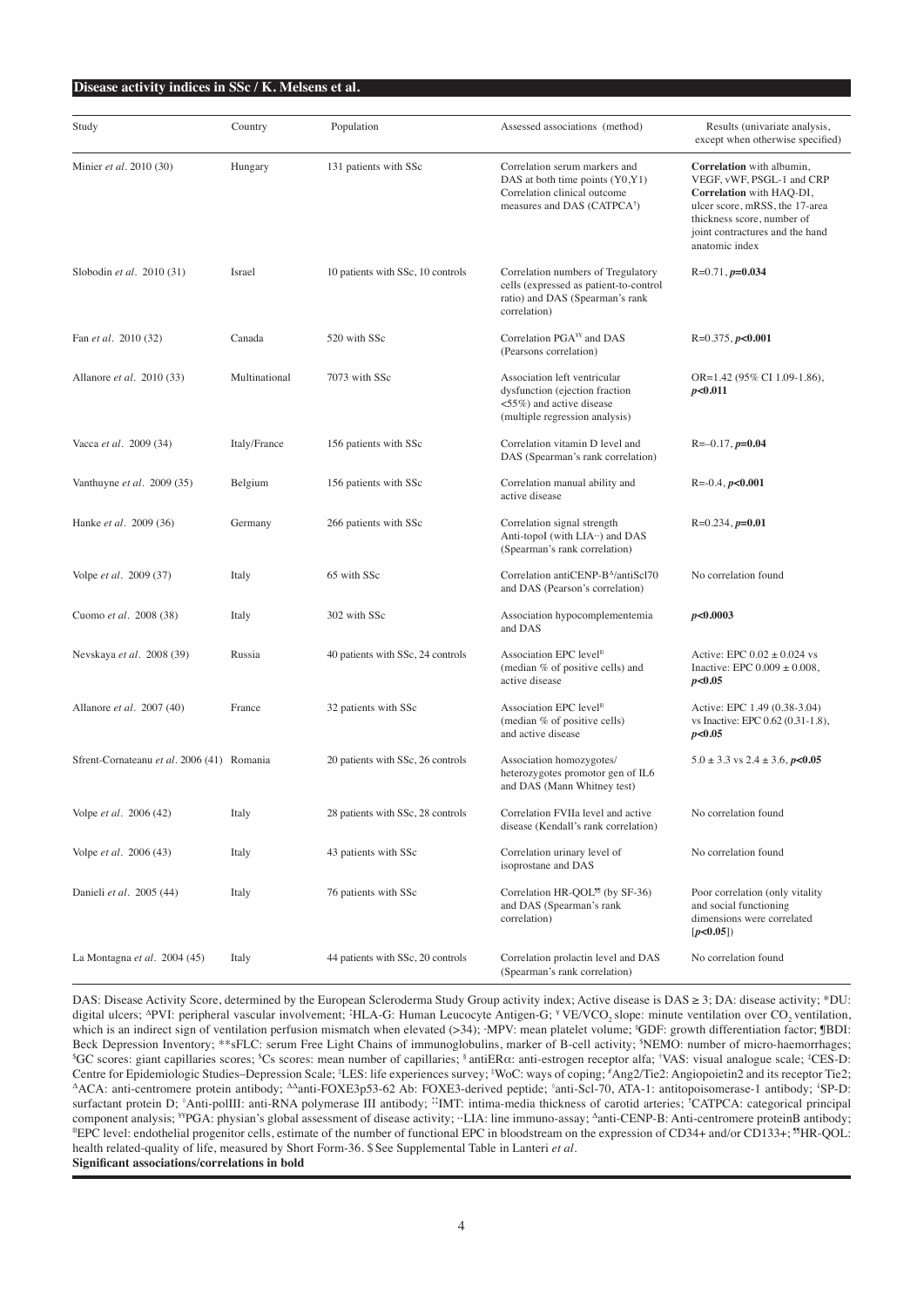#### **References**

- 1. YALCINKAYA Y, PEHLIVAN O, OMMA A *et al.*: The relationship between nailfold capillaroscopic assessment and telangiectasia score with severity of peripheral vascular involvement in systemic sclerosis. *Clin Exp Rheumatol* 2015; 33: S92-7.
- 2. FAVOINO E, FAVIA IE, VETTORI S *et al.*: Clinical correlates of human leucocyte antigen (HLA)-G in systemic sclerosis. *Clin Exp Immunol* 2015; 181: 100-9.
- 3. KOCA SS, AKBAS F, OZGEN M *et al.*: Serum galectin-3 level in systemic sclerosis. *Clin Rheumatol* 2014; 33: 215-20.
- 4. ROSATO E, ROMANIELLO A, MA-GRI D *et al.*: Exercise tolerance in systemic sclerosis patients without pulmonary impairment: correlation with clinical variables. *Clin Exp Rheumatol* 2014; 32: S103-8.
- 5. TOMCIK M, CEREZO LA, SKACELOVA S *et al.*: Serum S100A4 correlates with skin fibrosis, lung involvement and disease activity in systemic sclerosis. *Ann Rheum Dis* 2014; 73: A48.
- 6. KECK AD, FOOCHAROEN C, ROSATO E *et al.*: Nailfold capillary abnormalities in erectile dysfunction of systemic sclerosis: a EUS-TAR group analysis. *Rheumatology* (Oxford) 2014; 53: 639-43.
- 7. SOYDINC S, TURKBEYLER IH, PEHLIVAN Y *et al.*: Mean platelet volume seems to be a valuable marker in patients with systemic sclerosis. *Inflammation* 2014; 37: 100-6.
- 8. LAMBRECHT S, SMITH V, DE WILDE K *et al.*: Growth differentiation factor 15, a marker of lung involvement in systemic sclerosis, is involved in fibrosis development but is not indispensable for fibrosis development. *Arthritis Rheumatol* 2014; 66: 418-27.
- 9. TEDESCHINI E, PINGANI L, SIMONI E *et al.*: Correlation of articular involvement, skin disfigurement and unemployment with depressive symptoms in patients with systemic sclerosis: a hospital sample. *Int J Rheum Dis*  2014; 17: 186-94.
- 10. LANTERI A, SOBANSKI V, LANGLOIS C *et al.*: Serum free light chains of immunoglobulins as biomarkers for systemic sclerosis characteristics, activity and severity. *Autoimmun Rev* 2014; 13: 974-80.
- 11. SAMBATARO D, SAMBATARO G, ZACCARA E *et al.*: Nailfold videocapillaroscopy microhaemorrhage and giant capillary counting as an accurate approach for a steady state definition of disease activity in systemic sclerosis. *Arthritis Res Ther* 2014; 16: 462.
- 12. SARIYILDIZ MA, BATMAZ I, BUDULGAN M *et al.*: Sleep quality in patients with systemic sclerosis: relationship between the clinical variables, depressive symptoms, functional status, and the quality of life. *Rheumatol Int*  2013; 33: 1973-9.
- 13. GIOVANNETTI A, MASELLI A, COLASANTI T *et al.*: Autoantibodies to estrogen receptor alpha in systemic sclerosis (SSc) as pathogenetic determinants and markers of progression. *PLoS One* 2013; 8: e74332.
- 14. PERROT S, DIEUDE P, PEROCHEAU D, AL-LANORE Y: Comparison of pain, pain burden, coping strategies, and attitudes between patients with systemic sclerosis and patients with rheumatoid arthritis: a cross-sectional

study. *Pain medicine* 2013; 14: 1776-85.

- 15. GOLEMATI C, MOUTSOPOULOS H, VLA-CHOYIANNOPOULOS P: Psychological characteristics of systemic sclerosis patients and their correlation with major organ involvement and disease activity. *Clin Exp Rheumatol* 2013; 31: S37-S45.
- 16. DUNNE JV, KEEN KJ, van EEDEN SF: Circulating angiopoietin and Tie-2 levels in systemic sclerosis. *Rheumatol Int* 2013; 33: 475-84.
- 17. BUDULGAN M, DILEK B, BAG SB *et al.*: Relationship between serum leptin level and disease activity in patients with systemic sclerosis. *Clin Rheumatol* 2014; 33: 335-9.
- 18. PEROSA F, FAVOINO E, CUOMO G *et al.*: Clinical correlates of a subset of anti-CENP-A antibodies cross-reacting with FOX-E3p53-62 in systemic sclerosis. *Arthritis Res Ther* 2013; 15: R72.
- 19. MUANGCHAN C, HARDING S, KHIMDAS S *et al.*: Association of C-reactive protein with high disease activity in systemic sclerosis: results from the Canadian Scleroderma Research Group. *Arthritis Care Res* (Hoboken)  $2012 \cdot 64 \cdot 1405 - 14$
- 20. CAPORALI R, CACCIALANZA R, BONINO C *et al.*: Disease-related malnutrition in outpatients with systemic sclerosis. *Clin Nutr* 2012; 31: 666-71.
- 21. MARTIN P, TEODORO WR, VELOSA AP *et al.*: Abnormal collagen V deposition in dermis correlates with skin thickening and disease activity in systemic sclerosis. *Autoimmun Rev* 2012; 11: 827-35.
- 22. DEUSCHLE K, WEINERT K, BECKER MO, BACKHAUS M, HUSCHER D, RIEMEKASTEN G: Six-minutes walk distance as a marker for disability and complaints in patients with systemic sclerosis. *Clin Exp Rheumatol*  2011; 29: S53-9.
- 23. BONELLA F, VOLPE A, CARAMASCHI P *et al.*: Surfactant protein D and KL-6 serum levels in systemic sclerosis: correlation with lung and systemic involvement. *Sarcoidosis Vasc Diffuse Lung Dis* 2011; 28: 27-33.
- 24. MÜLLER CDE S, PAIVA EDOS S, AZEVEDO VF, RADOMINSKI SC, LIMA FILHO JH: Autoantibody profile and clinical correlation in a group of patients with systemic sclerosis in southern Brazil. *Rev Bras Reumatol* 2011; 51: 314-8, 23-4.
- 25. MICHALSKA-JAKUBUS M, KOWAL-BIE-LECKA O, CHODOROWSKA G, BIELECKI M, KRASOWSKA D: Angiopoietins-1 and -2 are differentially expressed in the sera of patients with systemic sclerosis: high angiopoietin-2 levels are associated with greater severity and higher activity of the disease. *Rheumatology* (Oxford) 2011; 50: 746-55.
- 26. WALKER JG, STEELE RJ, SCHNITZER M *et al.*: The association between disease activity and duration in systemic sclerosis. *J Rheumatol* 2010; 37: 2299-306.
- 27. MINIER T, PENTEK M, BRODSZKY V *et al.*: Cost-of-illness of patients with systemic sclerosis in a tertiary care centre. *Rheumatology* (Oxford) 2010; 49: 1920-8.
- 28. CUOMO G, SANTORIELLO C, POLVERINO F, RUOCCO L, VALENTINI G, POLVERINO M: Impaired exercise performance in systemic sclerosis and its clinical correlations. *Scand*

*J Rheumatol* 2010; 39: 330-5.

- 29. VETTORI S, MARESCA L, CUOMO G, AB-BADESSA S, LEONARDO G, VALENTINI G: Clinical and subclinical atherosclerosis in systemic sclerosis: consequences of previous corticosteroid treatment. *Scand J Rheumatol*   $2010 \cdot 39: 485 - 9$ .
- 30. MINIER T, NAGY Z, BALINT Z *et al.*: Construct validity evaluation of the European Scleroderma Study Group activity index, and investigation of possible new disease activity markers in systemic sclerosis. *Rheumatology*  2010; 49: 1133-45.
- 31. SLOBODIN G, AHMAD MS, ROSNER I *et al.*: Regulatory T cells (CD4(+)CD25(bright) FoxP3(+)) expansion in systemic sclerosis correlates with disease activity and severity. *Cell Immunol* 2010; 261: 77-80.
- 32. FAN X, POPE J, CANADIAN SCLERODERMA RESEARCH G, BARON M: What is the relationship between disease activity, severity and damage in a large Canadian systemic sclerosis cohort? Results from the Canadian Scleroderma Research Group (CSRG). *Rheumatol Int* 2010; 30: 1205-10.
- 33. ALLANORE Y, MEUNE C, VONK MC *et al.*: Prevalence and factors associated with left ventricular dysfunction in the EULAR Scleroderma Trial and Research group (EUS-TAR) database of patients with systemic sclerosis. *Ann Rheum Dis* 2010; 69: 218-21.
- 34. VACCA A, CORMIER C, PIRAS M, MATHIEU A, KAHAN A, ALLANORE Y: Vitamin D deficiency and insufficiency in 2 independent cohorts of patients with systemic sclerosis. *J Rheumatol* 2009; 36: 1924-9.
- 35. VANTHUYNE M, SMITH V, ARAT S *et al.*: Validation of a manual ability questionnaire in patients with systemic sclerosis. *Arthritis Rheum* 2009; 61: 695-703.
- 36. HANKE K, DAHNRICH C, BRUCKNER CS *et al.*: Diagnostic value of anti-topoisomerase I antibodies in a large monocentric cohort. *Arthritis Res Ther* 2009; 11: R28.
- 37. VOLPE A, RUZZENENTE O, CARAMASCHI P *et a.*: Clinical associations of anti-CENP-B and anti-Scl70 antibody levels measured by multiplexed fluorescent microsphere immunoassay in systemic sclerosis. *Rheumatol Int*  2009; 29: 1073-9.
- 38. CUOMO G, ABIGNANO G, RUOCCO L, VETTORI S, VALENTINI G: [Hypocomplementemia in systemic sclerosis]. *Reumatismo* 2008; 60: 268-73.
- 39. NEVSKAYA T, BYKOVSKAIA S, LYSSUK E *et al.*: Circulating endothelial progenitor cells in systemic sclerosis: relation to impaired angiogenesis and cardiovascular manifestations. *Clin Exp Rheumatol* 2008; 26: 421-9.
- 40. ALLANORE Y, BATTEUX F, AVOUAC J, AS-SOUS N, WEILL B, KAHAN A: Levels of circulating endothelial progenitor cells in systemic sclerosis. *Clin Exp Rheumatol* 2007;  $25:60-6.$
- 41. SFRENT-CORNATEANU R, MIHAI C, BALAN S, IONESCU R, MOLDOVEANU E: The IL-6 promoter polymorphism is associated with disease activity and disability in systemic sclerosis. *J Cell Mol Med* 2006; 10: 955-9.
- 42. VOLPE A, SALVAGNO GL, LIPPI G *et al.*: Low levels of activated factor VII in systemic sclerosis. *J Thromb Thrombolysis* 2006; 22: